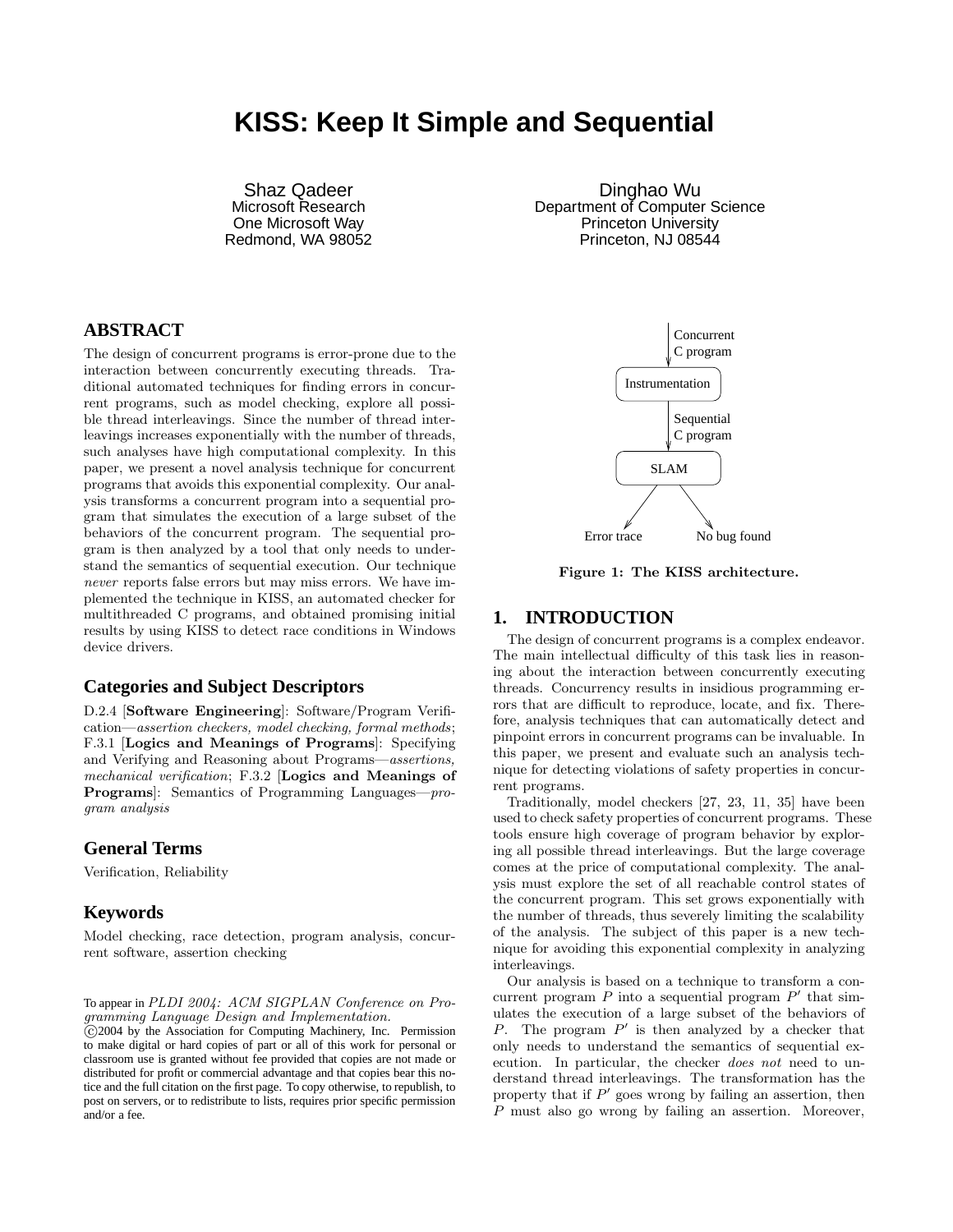the error trace leading to the assertion failure in  $P$  is easily constructed from the error trace in  $P'$ .

The problem of checking safety properties on concurrent programs with finite data is undecidable. Ramalingam [33] has shown that the undecidable problem of checking the emptiness of the intersection of context-free languages is reducible to this problem. Our technique provides a complete (no false errors) but unsound (may miss errors) reduction of this undecidable problem to the problem of checking safety properties on sequential programs (with finite data). The latter problem is decidable [37, 34] and there are several efficient tools for solving it [8, 15, 13, 3, 25]. Thus, our technique provides a method for finding errors in concurrent programs by leveraging a variety of analysis techniques developed for sequential programs.

We have implemented our technique in a tool called KISS (Keep It Simple and Sequential!). KISS is an assertion checker for multithreaded C programs built on top of the SLAM [3] model checker for sequential C programs. It would be straightforward to adapt our technique to other similar tools such as PREfix [8], MC [15], ESP [13], and Blast [25]. The architecture of KISS is illustrated in Figure 1. KISS transforms the control flow graph of the input multithreaded C program into the control flow graph of a sequential C program, which is then analyzed by SLAM. An error trace produced by SLAM is transformed into an error trace of the original concurrent program. We have applied KISS to the problem of detecting race conditions in Windows NT device drivers. So far, KISS has analyzed 18 drivers ranging from 1 KLOC to 10 KLOC for a total of 70 KLOC and found 30 race conditions of which several have been determined to be bugs.

### **2. OVERVIEW**

KISS translates a concurrent program  $P$  into a sequential program  $P'$  that simulates a large subset of the behaviors of P. In a concurrent program, each thread has its own stack. On the other hand, the unique thread in a sequential program has a single stack. Thus, we need to use a single stack to generate behaviors that will simulate interleavings generated by multiple stacks. The sequential program  $P'$  is essentially the concurrent program  $P$  executing under the control of a nondeterministic scheduler. This scheduler follows a stack discipline for scheduling threads; it supports partial thread resumption. At any point in time, the frames on the unique stack can be partitioned into contiguous blocks. Each contiguous block is the stack of one of the threads executing currently. The scheduler nondeterministically chooses to do one of the following tasks. It may terminate the thread executing at the top of the stack by popping its contiguous block of stack frames and resume the execution of the thread whose block of stack frames is just below that of the terminated thread. Otherwise, it may schedule another thread by calling its starting function. To perform these scheduling decisions, the scheduler requires only a few extra global variables. Keeping the number of extra global variables small is important since the complexity of most sequential-program analyses varies exponentially with the number of global variables.

The algorithm for stack-based nondeterministic scheduling is based on two ideas. The first idea allows us to nondeterministically terminate a thread at any time during its execution. We introduce a fresh global boolean variable raise to encode the effect of raising an exception; this variable is initialized to false. Preceding every statement in every function, we also introduce new instrumentation code that nondeterministically chooses to either do nothing or set raise to true and execute a return statement. To propagate the return, we add code after each function call to test the value of raise and execute another return statement if the value of raise is true.

The second idea allows us to schedule a nondeterministically chosen number of existing threads at any time during the execution of a thread. We introduce a fresh global variable ts, whose value is a bounded-size multiset of the starting functions of threads that have been forked but not scheduled. Whenever the concurrent program invokes the function  $f$  asynchronously, we add  $f$  to  $ts$  if  $ts$  is not full. In this case, this function will be executed at some nondeterministically chosen time later on. If the set ts is full, then we replace the asynchronous call to  $f$  with a synchronous call to  $f$ , thus executing it immediately. The instrumentation code preceding every statement, prior to executing the nondeterministic return, performs the following task a nondeterministic number of times: it nondeterministically chooses a function from the set ts, invokes it, and sets raise to false when it returns.

Using raise, ts, and the instrumentation described above, we can simulate a large number of the executions of the concurrent program. The set ts provides a tuning knob to trade off coverage for computational cost of analysis. Increasing the size of ts increases the number of simulated behaviors at the cost of increasing the global state space of the translated sequential program. In practice, we expect to start KISS with a small size for ts and then increase it as permitted by the computational resources available for debugging.

The generated sequential program only simulates a subset of all executions of the concurrent program. The static nature of our analysis allows us to formalize this unsoundness: given a 2-threaded concurrent program, the sequential program simulates all executions with at most two context switches. Thus, the unsoundness of our analysis is qualitatively different from that of dynamic techniques which may explore executions with multiple context switches but cannot provide any guarantees. In Section 4, we present a precise characterization of the executions of a general concurrent program (with many threads) that are simulated by the transformed sequential program.

We illustrate our technique by showing how it can be used to find concurrency errors in Windows device drivers. A device typically processes a number of concurrent requests from the operating system. These requests share a data structure called device extension, which is allocated once when the device starts up. Concurrent conflicting accesses to the fields of the device extension is a significant source of errors. A second source of errors is in the synchronization required for reference counting of allocated resources. The operating system may issue a request to stop the device at any time. The thread performing this request must wait until all other threads executing in the driver have finished their work and then free all allocated resources. We illustrate both these types of errors on a simplified model of one of the Bluetooth drivers in Windows NT. To keep the example simple yet illustrative, we have abstracted away a lot of the complexity of the data structures but modeled the synchronization used in the driver accurately.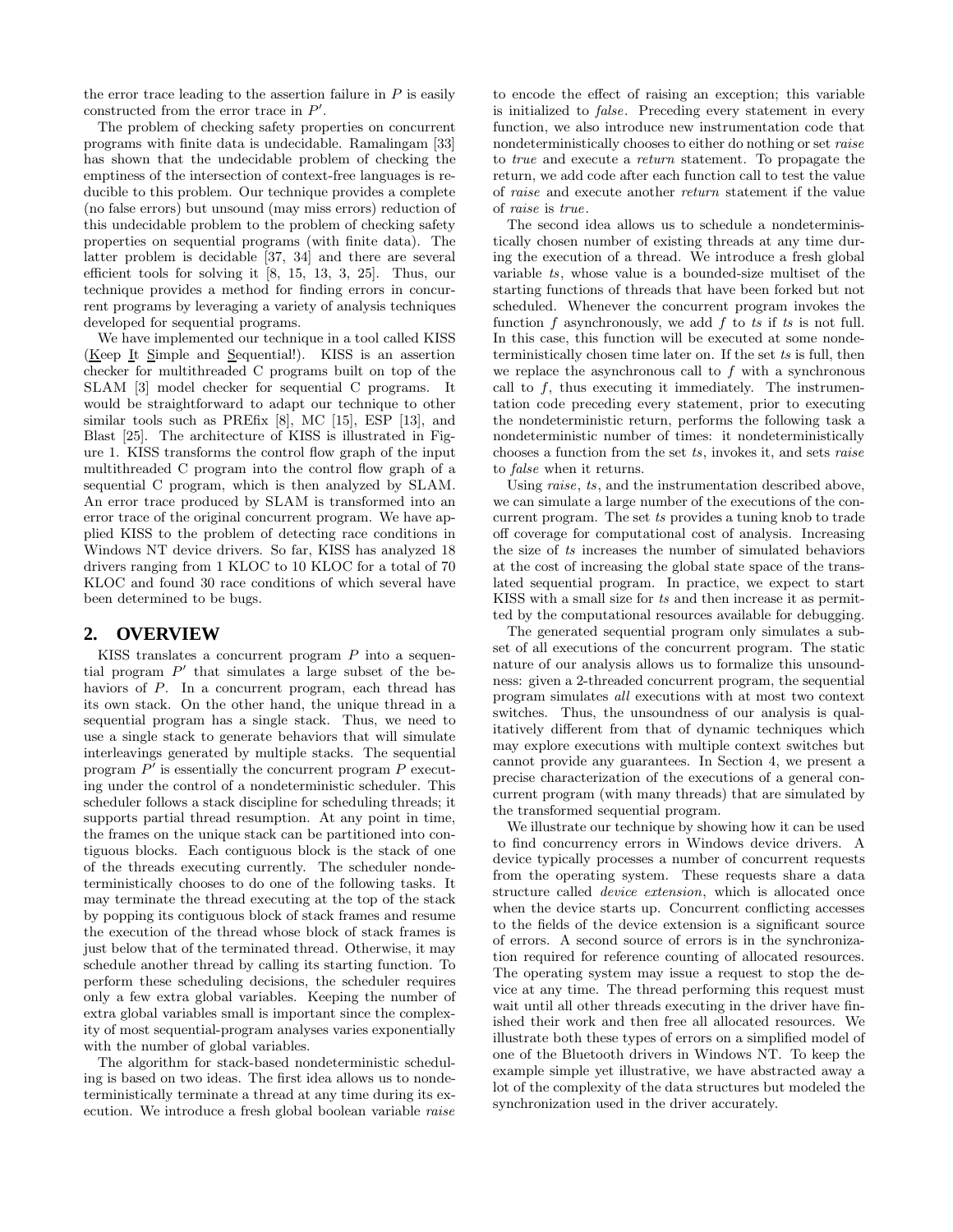```
struct DEVICE_EXTENSION {
    int pendingIo;
    bool stoppingFlag;
    bool stoppingEvent;
};
bool stopped;
void main() {
    DEVICE_EXTENSION *e =
        malloc(sizeof(DEVICE_EXTENSION));
    e->pendingIo = 1;
    e->stoppingFlag = false;
    e->stoppingEvent = false;
    stopped = false;
    async BCSP_PnpStop(e);
    BCSP_PnpAdd(e);
}
void BCSP_PnpAdd(DEVICE_EXTENSION *e) {
    int status;
    status = BCSP_IoIncrement (e);
    if (status == 0) {
        // do work here
        assert !stopped;
    }
    BCSP_IoDecrement(e);
}
void BCSP_PnpStop(DEVICE_EXTENSION *e) {
    e->stoppingFlag = true;
    BCSP_IoDecrement(e);
    assume e->stoppingEvent;
    // release allocated resources
    stopped = true;
}
int BCSP_IoIncrement(DEVICE_EXTENSION *e) {
    if (e->stoppingFlag)
        return -1;
    atomic {
        e->pendingIo = e->pendingIo + 1;
    }
    return 0;
}
void BCSP_IoDecrement(DEVICE_EXTENSION *e) {
    int pendingIo;
    atomic {
        e->pendingIo = e->pendingIo - 1;
        pendingIo = e->pendingIo;
    }
    if (pendingIo == 0)
        e->stoppingEvent = true;
}
```
Figure 2: The simplified model of Bluetooth driver.

### **2.1 Bluetooth driver**

The simplified model of the Bluetooth driver is shown in Figure 2. The device extension of the driver has four

fields—pendingIo, stoppingFlag, stoppingEvent. The integer field pendingIo keeps count of the number of threads that are currently executing in the driver. It is initialized to 1, incremented atomically whenever a thread enters the driver, and decremented atomically whenever a thread exits the driver. The boolean field stoppingFlag is initialized to false and set to *true* by a thread that is trying to stop the driver. New threads are not supposed to enter the driver once this field is true. The boolean field stoppingEvent models an event. This field is initialized to false, and set to true when the event happens. The event fires when a decrement of pendingIo results in a value of 0. Finally, the global variable stopped is introduced to conveniently specify an important safety property of the driver. This field is initialized to false. The thread stopping the driver sets this field to true after it has established that there are no other threads executing in the driver. Other threads assert that this field is false just before starting their work in the driver.

There are two dispatch functions in the simplified driver— BCSP PnpAdd and BCSP PnpStop. The first dispatch function BCSP PnpAdd is a prototypical routine called by the operating system to perform I/O in the driver. The second dispatch function BCSP PnpStop is called to stop the driver. The assume statement in its body blocks until the condition e->stoppingEvent becomes true; this statement is explained in more detail in Section 3. We model concurrent execution of the driver by a program that begins by calling the function main. This function allocates a device extension, initializes its fields, forks off a thread to asynchronously execute BCSP PnpStop and then calls BCSP PnpAdd.

### **2.2 Race detection**

We now show how our analysis detects a race condition on the field stoppingFlag of the device extension. For this example, a size 0 for the multiset ts is enough to expose the race. In the translation, bounding ts by 0 effectively replaces the asynchronous function calls in the function main by the corresponding synchronous function calls. In addition, the instrumentation before every statement in every function allows a function to return from any control location after setting raise to true.

When we run the model checker on the transformed sequential program, it explores the following erroneous path. The path starts execution at the beginning of main and makes a synchronous function call to BCSP PnpStop. In the function BCSP PnpStop, just after the write to stoppingFlag, raise is set to true and a return statement is executed. When control returns to main, *raise* is reset to *false* and BCSP PnpAdd is called. The function BCSP PnpAdd calls the function BCSP IoIncrement, where there is a read of the field stoppingFlag. Thus, this execution exposes a race condition on the field stoppingFlag.

### **2.3 Assertion checking**

We now show how our analysis detects the violation of the assertion in the dispatch function BCSP PnpAdd. The error trace leading to the assertion violation cannot be simulated by the transformed sequential program if the size of ts is 0. However, the error trace can be simulated if the size of ts is increased to 1.

The erroneous path explored by the model checker in the transformed sequential program is as follows. After the main function finishes initializing the allocated device extension,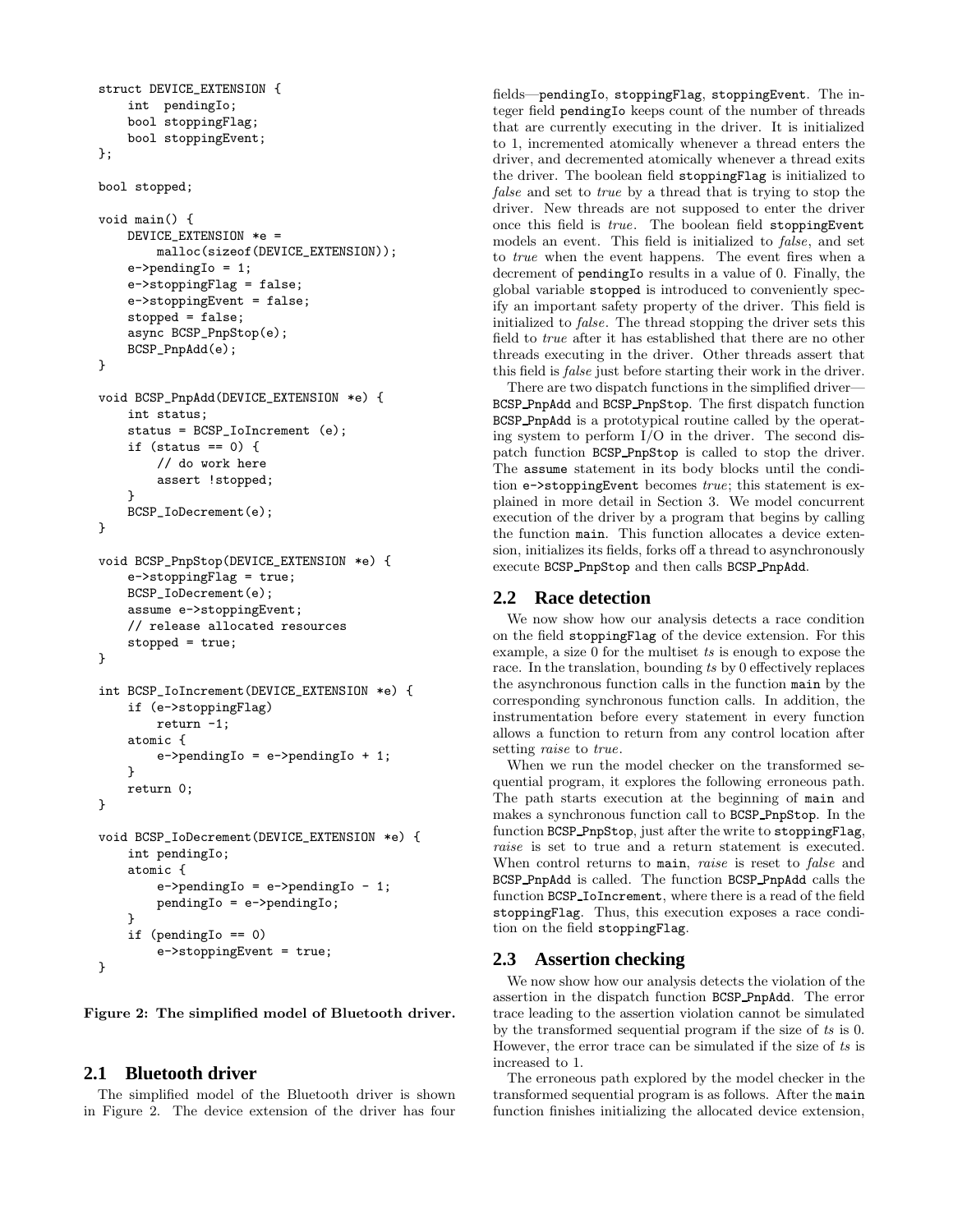function names 
$$
f ::= f_0 | f_1 | \ldots
$$
  
\nintegers  $i ::= \ldots | -1 | 0 | 1 | \ldots$   
\nboolean constants  $b ::= true | false$   
\nconstants  $c ::= i | b | f$   
\nprimitives  $op ::= + | - | \times | ==$   
\nvariables  $v ::= v_0 | v_1 | \ldots$   
\nvalues  $u ::= v | c$   
\nstatements  $s ::= v_0 = c$   
\n $| v_0 = kv_1 |$   
\n $v_0 = v_1 v_0 v_2$   
\n $| v_0 = v_1 o p v_2 |$   
\nassert $(v_0)$   
\n $| v_0 = v_1 o p v_2 |$   
\nassert $(v_0)$   
\n $| assum(v_0)$   
\n $atomic{s}$   
\n $v = v_0()$   
\n $| v_0 = v_1 o p v_2 |$   
\n $asume(v_0)$   
\n $downc{s}$   
\n $v = v_0()$   
\nreturn  
\n $s_1; s_2$   
\n $choice{s1} | \ldots | s_n$   
\n $iter{s}$ 

#### Figure 3: A parallel language.

it adds BCSP PnpStop to ts and then calls BCSP PnpAdd. The function BCSP PnpAdd calls BCSP IoIncrement which reads the field stoppingFlag. Since the value of stoppingFlag is false, control moves to the beginning of the atomic increment. At this point, BCSP PnpStop is removed from ts and its execution begins. It sets stoppingFlag to true and calls BCSP IoDecrement. The function BCSP IoDecrement decrements pendingIo to 0 and sets stoppingEvent to true. Consequently, when BCSP\_IoDecrement returns, the assume statement in BCSP PnpStop does not block and stopped is set to true. Now the execution of BCSP PnpStop terminates. At this point, the execution stack has two entries— BCSP IoIncrement at the top and BCSP PnpAdd at the bottom. The function BCSP IoIncrement resumes execution, increments pendingIo to 1, and returns 0. Since the returned value is 0, the conditional of the if statement in BCSP PnpAdd is true and control moves to the assertion, which is violated since the value of stopped is *true*.

The examples discussed in this section suggest that the executions explored by the transformed sequential program, although a subset of the set of all behaviors of the concurrent program, are still varied enough to catch a variety of common concurrency errors.

# **3. A PARALLEL LANGUAGE**

KISS is capable of handling general multithreaded C programs. To succinctly present the main idea behind KISS, we formalize its analysis for a simple parallel language that is capable of modeling conventional concurrent programs. The syntax for this language is shown in Figure 3. We essentially have a procedural language extended with asynchronous procedure calls (async), atomic statements (atomic), and blocking statements (assume). The language is equipped with pointer operations for taking the address of a variable and for obtaining the contents of an address. Fields have been omitted for simplicity of exposition; however, KISS can handle them just as well.

The asynchronous function call *async*  $v_0$  () creates a new thread whose starting function is the value of the variable  $v_0$ . After this thread is created, its actions get interleaved with the actions of the existing threads.

The statement  $assume(v_0)$  blocks until the variable  $v_0$  becomes true. In a sequential program, if control arrives at assume( $v_0$ ) when  $v_0$  is false, then the program is blocked forever. However, in a concurrent program a thread blocked at the assume statement might get unblocked if another thread changes the value of  $v_0$ .

The statement  $atomic\{s\}$  executes just like s except that the execution may not be interrupted in the middle by other threads. The atomic statement, together with the assume statement, is used to implement synchronization primitives, such as *lock\_acquire* and *lock\_release*.

$$
lock\_acquire(l) \stackrel{\text{def}}{=} atomic{assume(*l == 0); *l = 1; }
$$
  

$$
lock\_release(l) \stackrel{\text{def}}{=} atomic{*l = 0; }
$$

Here, the type of the variable  $l$  is a pointer to a integer.

The nondeterministic choice statement makes choices between different branches; exactly one branch will be executed nondeterministically. The iteration statement  $iter\{s\}$ does not have a termination condition. It executes s a nondeterministic number of times. The conventional conditional and loop statements can be modeled as follows:

if (v) 
$$
s_1
$$
 else  $s_2 \stackrel{\text{def}}{=} choice{assume(v); s_1 \text{ } |} assume(\neg v); s_2}$   
while (v)  $s \stackrel{\text{def}}{=} iter{assume(v); s}$ ;  $assume(\neg v)$ 

Here, the symbol  $\neg$  is logical negation as usual. There are no explicit boolean expressions in the language; decisions are made on variables. Decisions on an expression can be modeled by first assigning the expression to a fresh variable.

We assume that other analyses are used to check that a program written in this parallel language is well-typed. In addition to the usual requirements, we also require that the statement s in  $atomic\{s\}$  is free of function calls (both synchronous and asynchronous), return statements, and nested atomic statements. This requirement does not pose any restriction on the expressiveness of the language since the most common use of the atomic statement is to implement synchronization primitives.

### **4. PROGRAM TRANSFORMATION**

In this section, we present our method for translating a concurrent program into a sequential program. For the purpose of this section, a concurrent program is one expressible in the parallel language of Section 3 and a sequential program is one expressible in the parallel language without using asynchronous function calls and atomic statements.

The translation function  $\lbrack \cdot \rbrack$  for translating a concurrent program to a sequential program is defined recursively in Figure 4. For any statement s, the transformed code  $[s]$  is a statement without any asynchronous function calls and synchronization statements. For any function  $f$  in the program with body s, we introduce a new function  $\llbracket f \rrbracket$  with body  $\llbracket s \rrbracket$ .

To achieve nondeterministic termination of a thread at any time during its execution, we introduce a fresh global boolean variable raise. To terminate a thread, this variable is set to true and a return statement is executed. The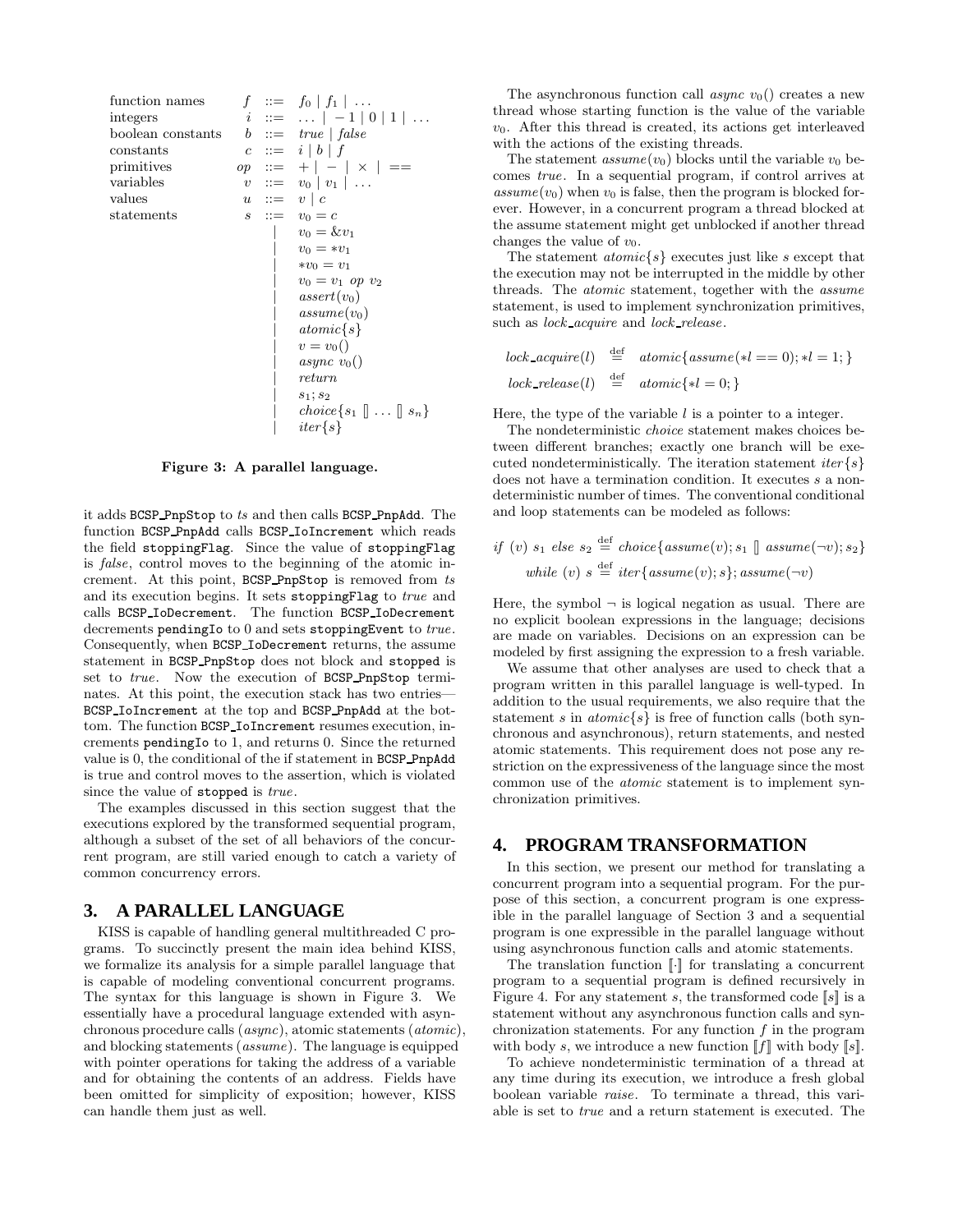$$
\begin{array}{llll}\n[v_0 = c] & = & schedule(); choice\{\text{skip} \parallel \text{RAISE}\}; v_0 = c \\
[v_0 = \& v_1] & = & schedule(); choice\{\text{skip} \parallel \text{RAISE}\}; v_0 = \& v_1 \\
[v_0 = \ast v_1] & = & schedule(); choice\{\text{skip} \parallel \text{RAISE}\}; v_0 = \ast v_1 \\
[\ast v_0 = v_1] & = & schedule(); choice\{\text{skip} \parallel \text{RAISE}\}; v_0 = v_1 \\
[v_0 = v_1 \text{ op } v_2] & = & schedule(); choice\{\text{skip} \parallel \text{RAISE}\}; v_0 = v_1 \text{ op } v_2 \\
[\text{assert}(v_0)] & = & schedule(); choice\{\text{skip} \parallel \text{RAISE}\}; \text{assert}(v_0) \\
[\text{assume}(v_0)] & = & schedule(); choice\{\text{skip} \parallel \text{RAISE}\}; \text{assume}(v_0) \\
[\text{atomic}\{\text{s}\}] & = & schedule(); choice\{\text{skip} \parallel \text{RAISE}\}; \text{assume}(v_0) \\
[\text{atomic}\{\text{s}\}] & = & schedule(); choice\{\text{skip} \parallel \text{RAISE}\}; v = [v_0](); if \text{ (raise) return} \\
[\text{assume } v_0()] & = & schedule(); choice\{\text{skip} \parallel \text{RAISE}\}; v = [v_0](); if \text{ (raise) return} \\
[\text{async } v_0()] & = & schedule(); choice\{\text{skip} \parallel \text{RAISE}\}; v = [v_0](); if \text{ (raise) return} \\
[\text{size}( > \text{MAX}) \text{ put}(v_0) & \text{else } \{\text{[v_0]}(:, \text{raise} = \text{false}\} \\
[\text{choice}\{\text{s1}\}\,, \text{else}]\n[\text{choice}\{\text{s1}\}\,, \text{else}]\n[\text{choice}\{\text{s1}\}\,, \text{else}]\n[\text{choice}\{\text{s2}\}\,, \text{else}]\n[\text{time}\{\text{s3}\}\,, \text{else}]\n[\text{choice}\{\text{s3}\}\,, \text{else}]\n[\text{time}\,\text{true}\} & \text{state}\,\text{true}\} & \text{state}\,\text{true}\} & \text{state}\,\text{true}\} & \text{state
$$

Figure 4: Instrumentation for assertion checking.

RAISE statement performs this task.

$$
RAISE \equiv \text{raise} = \text{true}; \text{return}
$$

Let  $skip$  represent the statement  $assume(true)$ . At every control location, we introduce the following code to execute the RAISE statement nondeterministically.

$$
choice\{skip}[\mathit{skip}]{10pt}]\n[RAISE\}
$$

A thread may return after setting raise to true with a number of functions on its stack. To terminate the thread, all of these functions need to be popped. Therefore, we introduce after each function call, a statement that checks the value of raise and returns if the value is true. As described later, the variable raise is reset to false when all stack frames of the terminated thread have been popped.

In addition to terminating a thread nondeterministically, we also need to schedule other threads at any point during a thread's execution. We introduce a fresh global variable ts to keep track of the set of threads that have been forked but not scheduled yet. The variable ts is a multiset of function names; each name indicates the start function of an unscheduled thread. Our translation is parameterized by  $MAX$ , the maximum size of this set. There are three special functions to access and modify the variable ts. The function get requires that ts is not empty; it removes and returns a nondeterministically chosen element of ts. The function put requires that the number of elements in ts is less than  $MAX$ ; it takes as argument a function name and adds it to ts. The function *size* returns the number of elements in ts.

The function schedule allows us to schedule a nondeterministically chosen set of threads from ts.

\n
$$
\text{scale}(1) \left\{ \text{var } f; \text{ there is } f \text{ is } \text{size}(1) > 0 \right\}
$$
\n

\n\n $\text{iter } \left\{ \text{if } (\text{size}(1) > 0) \right\}$ \n

\n\n $\text{if } f = \text{get}(1); \text{ there is } f \text{ is } \text{size} = \text{false}; \text{ } \text{size} = \text{false};$ \n

\n\n $\left\{ \text{if } f \text{ is } f \text{ is } f \text{ is } \text{size} \right\}$ \n

This function gets an arbitrary number of existing threads in the set ts and executes them one after another. After a thread returns, potentially because it set raise to true, the variable raise is reset to false.

The function *schedule* encapsulates the scheduling policy for the concurrent program. The implementation of this function presented above assumes a completely nondeterministic scheduler. A more sophisticated scheduler can be provided by writing a different implementation of schedule.

Before most statements, the translation function inserts a call to schedule followed by the nondeterministic execution of RAISE. The instrumentation for asynchronous and synchronous function calls is noteworthy. When a function  $f$  is called asynchronously, the instrumentation checks the size of ts. If ts is full, the function  $\llbracket f \rrbracket$  is called synchronously. Otherwise, the function  $f$  is added to  $ts$ . Thus, the maximum size of ts determines the number of possible executions of the original program that can be simulated by the translated program. When a function  $f$  is called synchronously, the instrumentation calls  $\llbracket f \rrbracket$  instead. When  $\llbracket f \rrbracket$  returns, the value of raise is checked and if it is true, a return statement is executed to propagate the "exception."

Given a concurrent program s, the sequential program to be analyzed is defined as follows:

Check(s) 
$$
\stackrel{\text{def}}{=} \text{raise} = \text{false}; \text{ts} = \emptyset; \llbracket s \rrbracket; \text{ schedule}();
$$

The program  $Check(s)$  initializes *raise* and ts appropriately, executes  $[s]$ , and finally schedules the remaining unscheduled threads.

For a sequential program with boolean variables, the complexity of model checking (or interprocedural dataflow analysis) is  $O(|C| \cdot 2^{g+l})$ , where |C| is the size of the control-flow graph,  $q$  is the number of global variables, and  $l$  is the maximum number of local variables in scope at any location. Our instrumentation introduces a small constant blowup in the control-flow graph of the concurrent program and adds a small constant number of global variables. Thus, the complexity of using KISS on a concurrent program of a certain size is about the same as using a standard interprocedural dataflow analysis or model checking on a sequential program of the same size.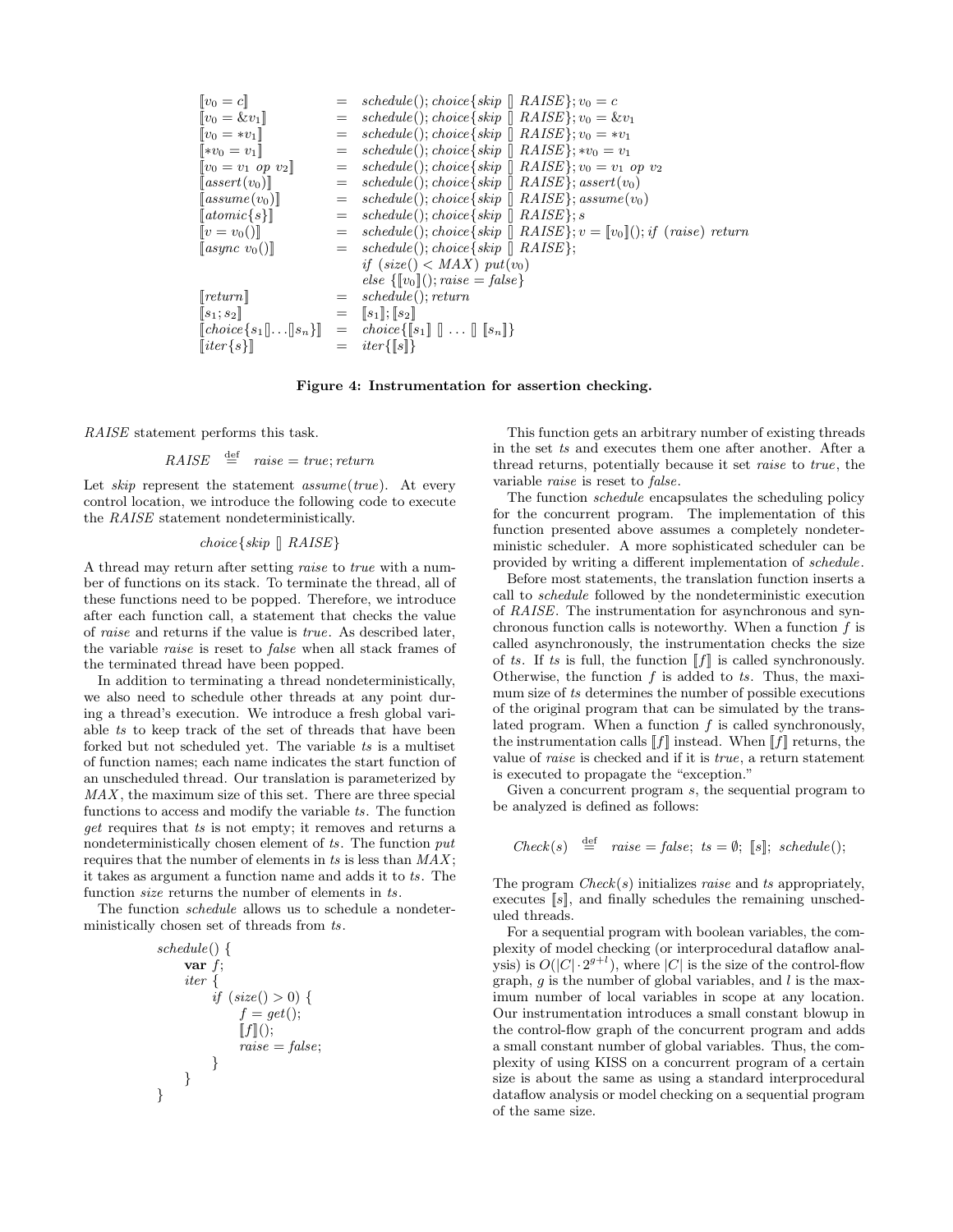| $\llbracket v = c \rrbracket$                              |     | $= \; schedule(); \; choice\{skip \parallel check_w(\&v); RASE\}; \; v = c$                                                                                                                  |
|------------------------------------------------------------|-----|----------------------------------------------------------------------------------------------------------------------------------------------------------------------------------------------|
| $\llbracket v = \& v_1 \rrbracket$                         | $=$ | schedule(); choice{skip $\lbrack \rbrack$ check $_w(\&v);RAISE$ }; $v = \&v_1$                                                                                                               |
| $[v = *v_1]$                                               | $=$ | schedule(                                                                                                                                                                                    |
|                                                            |     | choice {skip $\lbrack \rbrack$ check <sub>r</sub> (&v <sub>1</sub> ); RAISE $\lbrack \rbrack$ check <sub>r</sub> (v <sub>1</sub> ); RAISE $\lbrack \rbrack$ check <sub>w</sub> (&v); RAISE}; |
|                                                            |     | $v = *v_1$                                                                                                                                                                                   |
| $\llbracket *v = v_1 \rrbracket$                           |     | $= \; schedule();$                                                                                                                                                                           |
|                                                            |     | choice {skip $\lbrack \rbrack$ check <sub>r</sub> (&v <sub>1</sub> ); RAISE $\lbrack \rbrack$ check <sub>r</sub> (&v); RAISE $\lbrack \rbrack$ check <sub>w</sub> (v); RAISE};               |
|                                                            |     | $* v = v_1$                                                                                                                                                                                  |
| $[v = v_1 \text{ op } v_2]$                                |     | $= \; schedule();$                                                                                                                                                                           |
|                                                            |     | choice {skip    check <sub>r</sub> (&v <sub>1</sub> ); RAISE    check <sub>r</sub> (&v <sub>2</sub> ); RAISE    check <sub>w</sub> (&v); RAISE};                                             |
|                                                            |     | $v = v_1$ op $v_2$                                                                                                                                                                           |
| $\llbracket assert(v)\rrbracket$                           |     |                                                                                                                                                                                              |
| [assume(v)]                                                | $=$ |                                                                                                                                                                                              |
| $\llbracket atomic\{s\}\rrbracket$                         |     | $= \; schedule(); choice\{skip \} \; R AISE\}; s$                                                                                                                                            |
| $v = v_0()$                                                | $=$ | schedule(                                                                                                                                                                                    |
|                                                            |     | choice{skip $\lbrack \rbrack$ check <sub>r</sub> (&v <sub>0</sub> ); RAISE $\lbrack \rbrack$ check <sub>w</sub> (&v); RAISE};                                                                |
|                                                            |     | $v = [v_0](\cdot);$                                                                                                                                                                          |
|                                                            |     | <i>if</i> $(nise) return$                                                                                                                                                                    |
| $\llbracket \textit{async } v_0() \rrbracket$              |     | $= \; schedule();$                                                                                                                                                                           |
|                                                            |     | $choice{split}$ $[;$ $check_r(\&v_0);$ $RAISE$ };                                                                                                                                            |
|                                                            |     | if $(size() < MAX) put(v0)$                                                                                                                                                                  |
|                                                            |     | else $\{\llbracket v_0 \rrbracket(\cdot) ; \text{raise} = \text{false}\}\$                                                                                                                   |
| $\llbracket return \rrbracket$                             |     | $= \; schedule(); return$                                                                                                                                                                    |
| $=$ [s <sub>1</sub> ]; [s <sub>2</sub> ]<br>$  s_1; s_2  $ |     |                                                                                                                                                                                              |
|                                                            |     | $[\text{choice}\{s_1\} \ldots \; ]\,s_n\}]\quad =\quad choice\{[\![s_1]\!] \; [\!\!]\ldots\; [\!\!]\; [\![s_n]\!]\,\}$                                                                       |
| $[iter\{s\}]$                                              |     | $= iter \{ \llbracket s \rrbracket \}$                                                                                                                                                       |
|                                                            |     |                                                                                                                                                                                              |

Figure 5: Instrumentation for race checking.

#### **4.1 Coverage analysis**

Every path in the sequential program  $Check(s)$  simulates a potential execution of the original program s. However, the sequential program  $Check(s)$  does not simulate all executions of s. Therefore, if an assertion is violated in the translated sequential program, it is violated in some execution of the multithreaded program as well, but not vice versa. In this section, we characterize more formally the set of executions of s that are covered by  $Check(s)$ .

We first introduce some notation to enable the formal characterization. Suppose that each thread created by a concurrent program has a unique identifier in the set  $N =$  $\{1, 2, \ldots\}$ . For any finite set  $\overline{X} \subseteq N$ , we define a language  $L_X \subseteq N^*$  recursively as follows:

$$
L_X = \{i^* \cdot L_{X_1} \cdot \ldots \cdot i^* \cdot L_{X_k} \cdot i^* \mid
$$
  

$$
\{i\}, X_1, \ldots, X_k \text{ form a partition of } X\}
$$

where "." denotes concatenation over strings and string languages as usual, and "∗" stands for Kleene closure. A string in  $N^*$  is *balanced* if it belongs to  $L_X$  for some finite  $X \subseteq N$ .

An execution of a concurrent program is a finite sequence of states and transitions, where each transition is labeled with the identifier of the thread that performed the transition. From each execution, we generate a string in  $N^*$  by concatenating the identifiers labeling the transitions in the execution. An execution is balanced if the corresponding string is balanced. We can now state the following theorem characterizing the executions simulated by  $Check(s)$ .

THEOREM 1 (COMPLETENESS). Suppose the multiset ts is unbounded. If a balanced execution of a concurrent program s goes wrong by failing an assertion, then the sequential program  $Check(s)$  also goes wrong, and vice versa.

### **5. RACE DETECTION**

In this section, we augment the translation of Section 4 with auxiliary information to enable the detection of race conditions. We fix a distinguished variable  $r$  and describe instrumentation that checks for race conditions on r.

In addition to the variables added by the instrumentation described in Section 4, the new instrumentation also requires a fresh global variable access that takes values from the set  $\{0, 1, 2\}$ . The value of *access* is 0 if no access to r has occurred, 1 if a read access has occurred, and 2 if a write access has occurred. We also need two functions,  $check_r$ and  $check_w$ , which are defined below.

$$
checkr(x) \{\nif (x == \& r)\n{assert(\neg(access == 2)); access = 1;}
$$
\n}

A call  $check_r(x)$  checks that there is no race on r due to a read of the address contained in x. If the address  $x$  is an alias of &r, the address of the variable being checked for race conditions, the function  $check<sub>r</sub>$  asserts that there has not been a write access to r. Since we check for read/write and write/write races, two simultaneous read accesses are allowed. If the assertion passes, the variable access is set to 1 to indicate that a read access to  $r$  has happened.

$$
check_w(x) \{ if (x == \& r) {assert(access == 0); access = 2; }
$$

Similarly, a call  $check_w(x)$  checks that there is no race on r due to a write to the address contained in  $x$ . If the address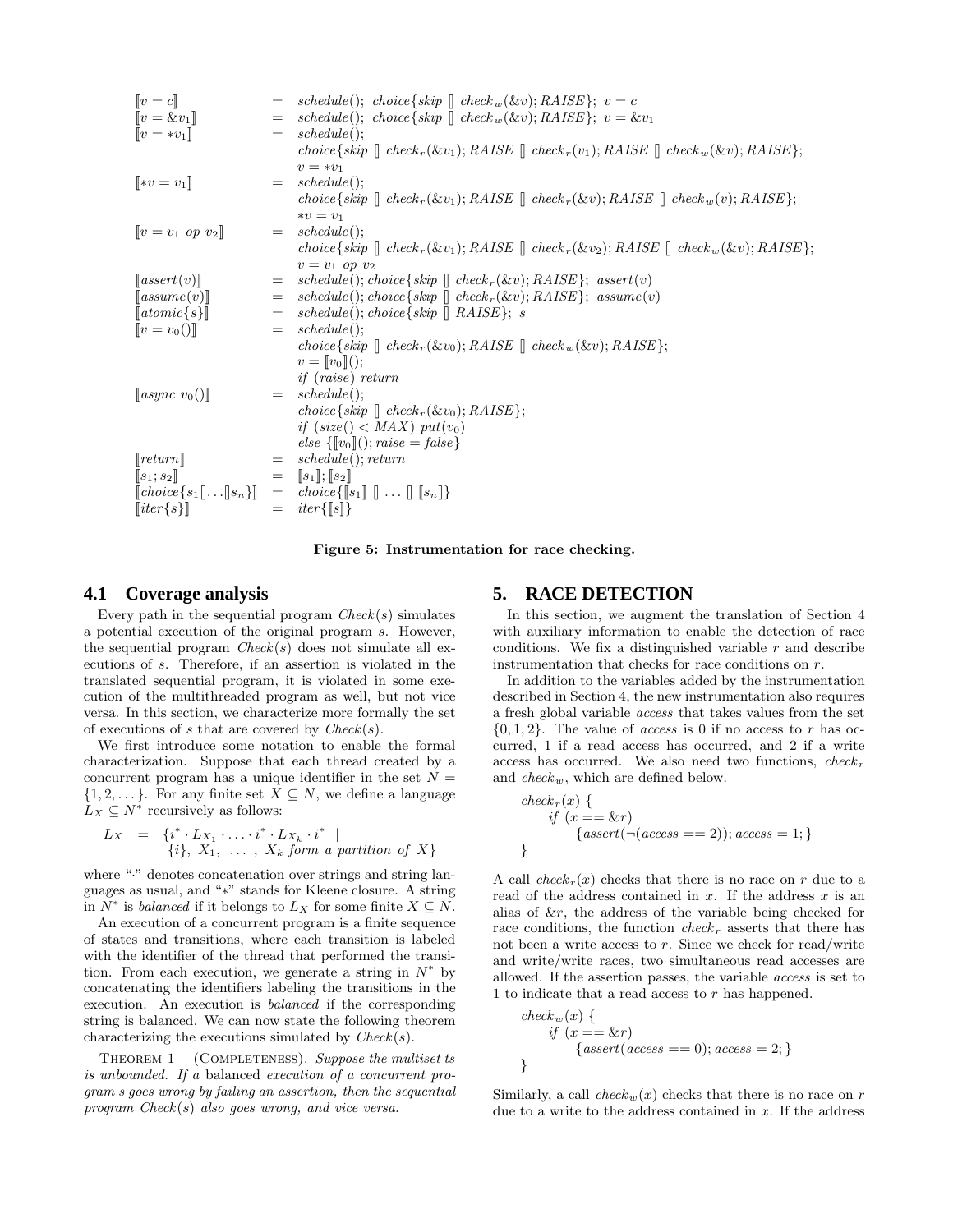| <b>Driver</b>    | KLOC    | Fields | Races          | No Races |
|------------------|---------|--------|----------------|----------|
| tracedry         | 0.5     | 3      | 0              | 3        |
| moufiltr         | 1.0     | 14     | 7              | 7        |
| kbfiltr          | $1.1\,$ | 15     | 8              | 7        |
| imca             | 1.1     | 5      | 1              | 4        |
| startio          | 1.1     | 9      | 0              | 9        |
| toaster/toastmon | 1.4     | 8      | 1              | 7        |
| diskperf         | 2.4     | 16     | $\overline{2}$ | 14       |
| 1394diag         | 2.7     | 18     | 1              | 17       |
| $1394$ vdev      | 2.8     | 18     | 1              | 17       |
| fakemodem        | 2.9     | 39     | 6              | 31       |
| gameenum         | 3.9     | 45     | 11             | 24       |
| toaster/bus      | 5.0     | 30     | 0              | 22       |
| serenum          | 5.9     | 41     | 5              | 21       |
| toaster/func     | 6.6     | 24     | 7              | 17       |
| mouclass         | 7.0     | 34     | 1              | 32       |
| kbdclass         | 7.4     | 36     | 1              | 33       |
| mouser           | 7.6     | 34     | 1              | 27       |
| fdc              | $9.2\,$ | 92     | 18             | 54       |
| Total            | 69.6    | 481    | 71             | 346      |

Table 1: Experimental results (I).

 $x$  is an alias of  $\&r$ , it asserts that there has not been either a read or a write access to  $r$ . Moreover, if the assertion passes, it sets *access* to 2 to indicate that a write access to  $r$  has happened.

The translation function is shown in Figure 5. The translation looks very similar to that for assertion checking, except that we introduce a call  $check_r(\&v)$  for each read access to variable v, and a call  $check_w(\&v)$  for each write access to v. Every such call by a thread is followed immediately by RAISE which causes the thread to terminate. Thus, an assertion in one of these calls is violated only if there are conflicting (read/write or write/write) accesses by two different threads.

We use a static alias analysis [12] to optimize away most of the calls to *check<sub>r</sub>* and *check<sub>w</sub>*. If the alias analysis determines that the variable  $v$  being accessed cannot be aliased to the distinguished variable r, then the call to  $check<sub>r</sub>$  (or  $check_w$ ) has no effect and is therefore omitted in the instrumentation. Thus, our analysis generates a separate sequential program for detecting race conditions on each shared variable.

Given a concurrent program s, the sequential program to be analyzed is as follows:

Check(s) 
$$
\stackrel{\text{def}}{=} \text{raise} = \text{false}; \text{ts} = \emptyset; \text{access} = 0; [\![s]\!]; \text{schedule}();
$$

As for the translation in Section 4, every path in  $Check(s)$ simulates a potential execution of the original program s, but  $Check(s)$  does not capture all possible executions of s. If an assertion is violated in  $Check(s)$ , there is an execution of s in which either an assertion is violated or there is a race condition on r.

### **6. EVALUATION**

We have used KISS to detect race conditions in a number of device drivers in the Windows Driver Development Kit. In this section, we present the results of our experiments. As mentioned earlier in Section 2, each device driver has a data structure called the device extension that is shared

| Driver           | Races          |
|------------------|----------------|
| $\text{moufilt}$ | 0              |
| kbfiltr          | 0              |
| imca             | 1              |
| toaster/toastmon | 1              |
| diskperf         | 0              |
| 1394diag         | 1              |
| $1394$ vdev      | 1              |
| fakemodem        | 6              |
| gameenum         | 1              |
| serenum          | $\overline{2}$ |
| toaster/func     | 5              |
| mouclass         | 1              |
| kbdclass         | 1              |
| mouser           | 1              |
| fdc              | 9              |
| Total            |                |

Table 2: Experimental results (II).

among the various threads executing in it. For each device driver, we checked for race conditions on each field of the device extension separately. A device driver is written as a library of dispatch routines that may be called by the operating system. For each device driver, we created a concurrent program with two threads, each of which nondeterministically calls a dispatch routine. To have a complete concurrent program, we also need models for the routines of the operating system called by the driver. SLAM already provided stubs for these calls; we augmented them to model the synchronization operations accurately. Some of the synchronization routines we modeled were KeAcquireSpinLock, KeWaitForSingleObject, InterlockedCompareExchange,

InterlockedIncrement, etc. Guided by the intuition of the Bluetooth driver example in Section 2.2, we set the size of ts to 0.

We performed the experiments on a 2.2 GHz PC running Windows XP. For each run of KISS on a device driver and a field of the device extension, we set a resource bound of 20 minutes of CPU time and 800MB of memory. Table 1 gives a summary of our results. For each driver, we give the code size in KLOC (thousand lines of code), the number of fields in the device extension, the number of fields on which a race condition was detected, and the number of fields on which the analysis terminated within the resource bound without reporting any errors. We ran KISS on 18 device drivers ranging from 0.5 KLOC to 9.2 KLOC for a total of 69.6 KLOC. The tool reported at least one race condition in 15 drivers for a total of 71 race conditions.

Due to the large number of reported race conditions, it was infeasible to carefully review them all. Therefore, we showed a small subset of these race conditions to the Windows driver quality team. We found that KISS was reporting spurious race conditions primarily because of the imprecision of the concurrent harness executing dispatch functions in the device driver. Drivers are written under the (typically undocumented) assumption that certain pairs of dispatch routines cannot be called concurrently by operating system, but out harness allowed all such pairs to be executed concurrently. The most important such assumptions mentioned by the driver quality team are the following: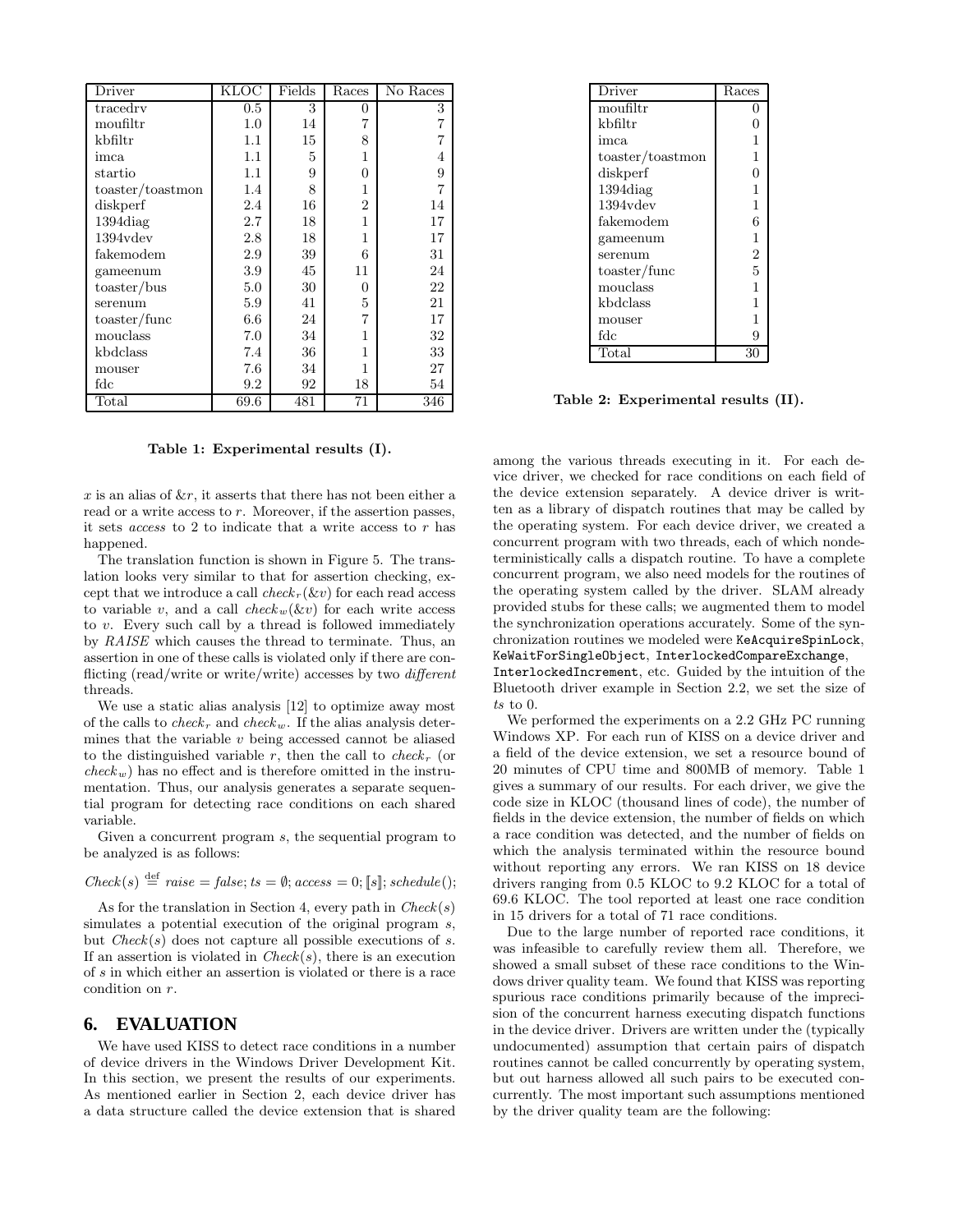- A1. Two Pnp IRPs (interrupt request packets) will not be sent by the operating system concurrently.
- A2. The operating system will not send any IRP concurrently with a Pnp IRP for starting or removing a device.
- A3. There are two categories of Power IRPs—system and device. Two Power IRPs sent concurrently by the operating system must belong to different categories.

The above rules are general and applicable to all drivers. But some rules are specific to particular drivers, as in the case of kbfiltr and moufiltr. The error traces for all race conditions reported by KISS on these two drivers involved two concurrent Ioctl IRPs. However, the position of these two drivers in the driver stack ensures that they will never receive two concurrent Ioctl IRPs; consequently, the race conditions reported by KISS were spurious.

We used the feedback from the driver quality team to refine the harness and ran KISS again on the fields on which race conditions were reported in the first set of experiments. We present the results of this second set of experiments in Table 2. The total number of reported race conditions went down from 71 to 30.

After examining a subset of the remaining race conditions, the driver quality team confirmed that the race conditions in toaster/toastmon, mouclass, and kbdclass are bugs. In addition, the race conditions on three fields of fdc generated a lot of debate and were considered serious enough to be tabled for further discussion. The feedback from the driver quality team suggested that the warnings produced by KISS were useful for more than just finding concurrency bugs. These warnings also served to focus costly manual code inspection resources on tricky areas of the driver code.

We illustrate the errors found by KISS with the race condition on the field DevicePnPState of the device extension in toaster/toastmon. This field is accessed in most places while holding a lock but there is an unprotected read to it as well. The read/write race condition is exposed by the concurrent execution of the two dispatch functions shown in Figure 6.

Another interesting source of spurious warnings are benign race conditions. Consider the race condition found by KISS on the field OpenCount of the device extension of the fakemodem driver. This field keeps track of the number of threads executing in the driver. In all places but one, OpenCount is incremented while holding a lock. But there is a single unprotected access in which a decision is based on whether the value read for OpenCount is 0. The read operation is atomic already; performing it while holding the protecting lock will not reduce the set of values that may be read. So the programmer chose to not pay for the overhead of locking.

We are continuing our dialogue with the driver quality team to establish which races are benign. In future work, we intend to deal with the problem of benign races by allowing the programmer to annotate an access as benign. KISS can then use this annotation as a directive to not instrument that access. We are also planning to use the ideas behind the type system for atomicity [20] to automatically prune such benign race conditions.

We have also used KISS to find concurrent reference counting errors in device drivers, as exemplified by the assertion

```
NTSTATUS
ToastMon_DispatchPnp (
    IN PDEVICE_OBJECT DeviceObject,
    IN PIRP Irp )
{
      .
      .
      .
    status = IoAcquireRemoveLock
        (&deviceExtension->RemoveLock, Irp);
      .
      .
      .
    switch (irpStack->MinorFunction) {
        .
        .
        .
      case IRP_MN_QUERY_STOP_DEVICE:
        // Race: write access
        deviceExtension->DevicePnPState =
                        StopPending;
        status = STATUS_SUCCESS;
        break;
        .
.
.
    }
    .
    .
    .
    IoReleaseRemoveLock
        (&deviceExtension->RemoveLock, Irp);
    return status;
}
NTSTATUS
ToastMon_DispatchPower(
    IN PDEVICE_OBJECT DeviceObject,
    IN PIRP Irp )
{
   .
   .
   .
  // Race: read access
  if (Deleted == deviceExtension->DevicePnPState) {
    PoStartNextPowerIrp(Irp);
    Irp->IoStatus.Status = STATUS_DELETE_PENDING;
    IoCompleteRequest(Irp, IO_NO_INCREMENT );
    return STATUS_DELETE_PENDING;
  }
  .
  .
  .
}
```
Figure 6: Race condition in toaster/toastmon.

violation in our simple model of the bluetooth driver (Section 2.3). Just as in the simple model, we manually introduced into the code of each driver an auxiliary boolean global variable stopped to model the stopping of the driver. We introduced assignments initializing stopped to false and updating it to true when the driver is stopped, and assertions at appropriate places in the code of the various dispatch routines stating that this variable is false. Guided by the intuition of Section 2.3, we set the size of ts to 1.

We ran KISS on two drivers—bluetooth and fakemodem. Not surprisingly, since our example in Section 2.3 is based on the bluetooth driver, KISS found the assertion violation in the actual driver as well. The bug is in the implementation of the BCSP IoIncrement function. After fixing the bug as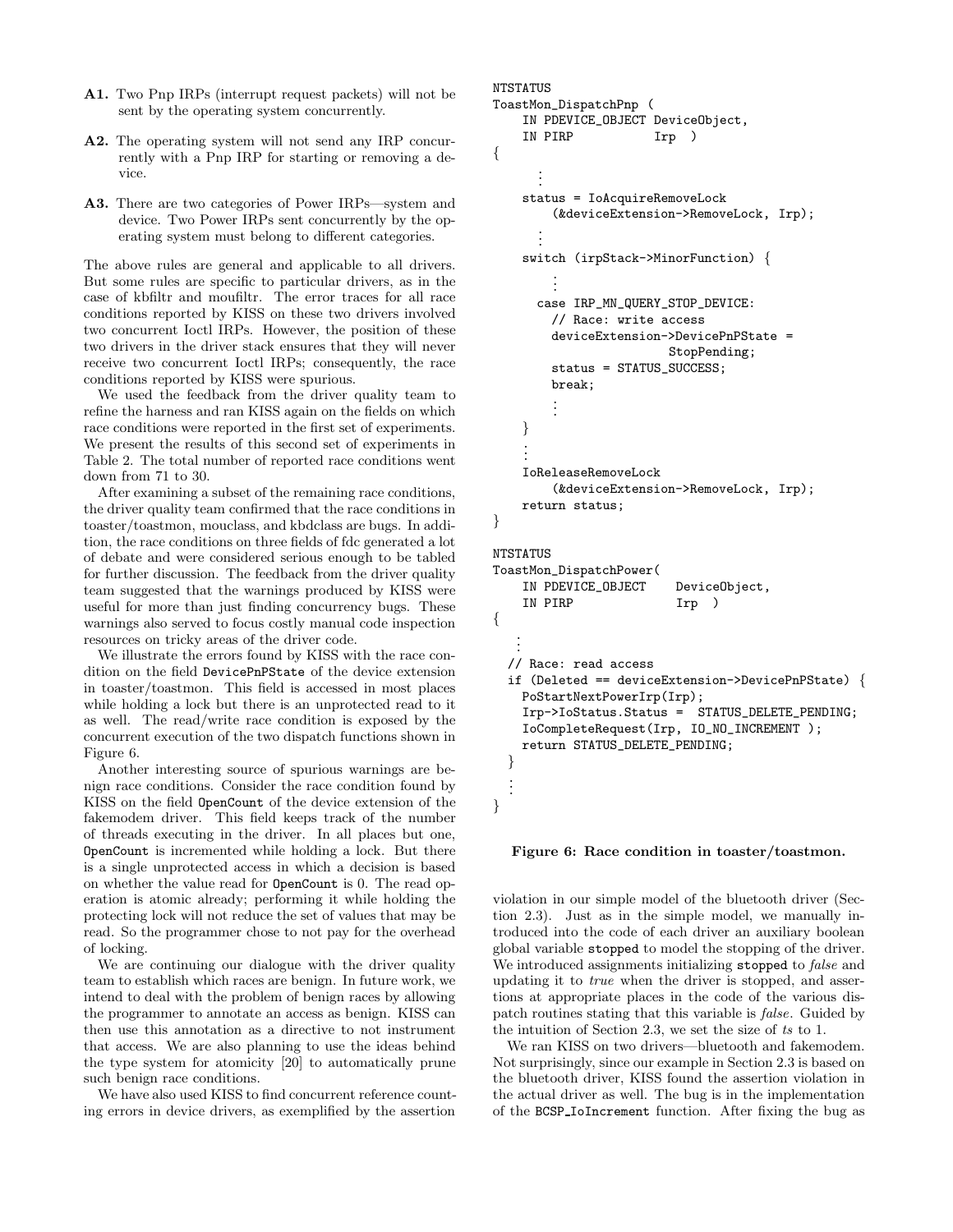suggested by the driver quality team, we ran KISS again and this time KISS did not report any errors. KISS did not report any errors in the fakemodem driver. We examined the code dealing with reference counting in the fakemodem driver and observed that it behaved exactly according to the fixed implementation of BCSP IoIncrement. Hence, we believe that the fakemodem driver does not have this error.

#### **6.1 Discussion**

Our experience with KISS shows that it is a useful and viable approach for finding errors in concurrent programs. Although unsound, the KISS approach has managed to uncover a number of subtle concurrency errors in device drivers. We believe that the flexibility of our approach sets it apart from other existing work on race-detection.

Flexibility in implementation: Our checker can conveniently support a variety of synchronization mechanisms and is easily extensible to new ones. For analyzing systems code, this flexibility is essential as illustrate by our experience with NT drivers. To analyze these drivers, we modeled several synchronization mechanisms such locks, events, interlocked compare and exchange, etc. Most existing racedetection tools, both static and dynamic, are based on the lockset algorithm which can handle only the simplest synchronization mechanism of locks.

Flexibility in environment modeling: Our experience with checking low-level systems code indicates that to avoid being inundated with false alarms, care must be taken in modeling the environment of the module being analyzed. Our tool provides a flexible mechanism for writing an experimenting with such environments.

Flexibility in specification: Our tool is a general assertion checker for concurrent programs and can check safety properties other than just race-freedom. For example, the reference counting error in the bluetooth driver manifested itself through an assertion violation. This error is not a race condition according to the traditional definition of racefreedom.

### **7. RELATED WORK**

There has been a substantial amount of research on the problem of debugging and verifying concurrent programs. Here, we discuss the more relevant research along several axes.

Model checking: Model checkers systematically explore the state space of a model of the concurrent program. The model is constructed either manually or extracted automatically by a tool. The model checker SPIN [27] checks models written in the Promela [26] modeling language. Other model checkers such as the JPF [23, 39], Bandera [11], and Bogor [35] directly analyze multithreaded Java programs. These model checkers exploit partial-order reduction techniques [31, 21] to reduce the number of explored interleavings. But in the worst case, they must still explore an exponential number of control states. The model checkers SLAM [3] and Blast [25] analyze sequential C programs. Recently, Blast has been extended to check properties of multithreaded C programs using the approach of thread-modular model checking [19, 24]. This approach is sound but may report false errors. Our technique is complementary because although it is unsound, it will never report false errors.

Static analysis: Static analysis tools for concurrent programs are typically based on type systems and dataflow analyses. In general, they do not directly analyze thread interleavings. Consequently, they are less precise but more scalable than model checkers. Warlock [38] is a static race detection tool for ANSI C programs. Aiken and Gay [1] investigate static race detection in the context of SPMD programs. The Race Condition Checker (RccJava) [16, 17] uses a type system to catch race conditions in Java programs. This approach has been extended [6, 5] and adapted to other languages [22]. Engler and Ashcraft [14] have developed a static tool RacerX based on interprocedural dataflow analysis to detect both race conditions and deadlocks. The Extended Static Checker for Java (ESC/Java) [18], which uses a verification-condition generator and an automatic theorem prover to find errors, catches a variety of software defects in addition to race conditions. ESC/Java has been extended to catch "higher-level" race conditions, where a stale value from one synchronized block is used in a subsequent synchronized block [7]. Flanagan and Qadeer [20] have developed a type and effect system, which is a synthesis of Lipton's theory of reduction [29] and type systems for race detection, for checking atomicity of methods in multithreaded Java programs. The advantage of our approach over these static analyses is that it is more precise and it can check more general specifications such as program assertions.

Dynamic analysis: Dynamic tools work by instrumenting and executing the program. They are easy to use but their coverage is typically small since only a few executions are explored. Several methods [2, 30, 32] have been developed to detect race conditions by computing Lamport's happens-before relation [28] dynamically. Eraser [36] is a dynamic race-detection tool aimed at the lock-based synchronization. Eraser finds races by keeping track of locks held during program execution. This algorithm has been extended to object-oriented languages [40] and improved for precision and performance [10]. A race detection tool has also been developed for Cilk programs [9]. Although both the dynamic approach and our static approach are unsound, the coverage provided by them seem to be complementary in nature. Our approach can schedule threads only according to the stack discipline but for each such schedule all possible paths in each thread are explored. A dynamic approach may allow schedules not allowed by our approach but for each schedule only a small number of paths in each thread are explored.

Others: Bouajjani et al. [4] present a generic approach to the static analysis of concurrent programs, focusing on the synchronous message-passing mechanism. Their verification method is not automated whereas the approach described in this paper is fully automated.

## **8. CONCLUSION**

We have introduced a novel technique for checking assertions in multithreaded programs. The technique never reports false errors but may miss errors. The key idea of our analysis is the transformation of a concurrent program into a sequential program which simulates a large subset of the behaviors of the concurrent program. The transformed sequential program may then be checked by any sequential analysis tool.

We have implemented our debugging technique in KISS (Keep It Simple and Sequential!), an automated checker for multithreaded C programs built on top of the SLAM [3] model checker for sequential C programs. It is straightfor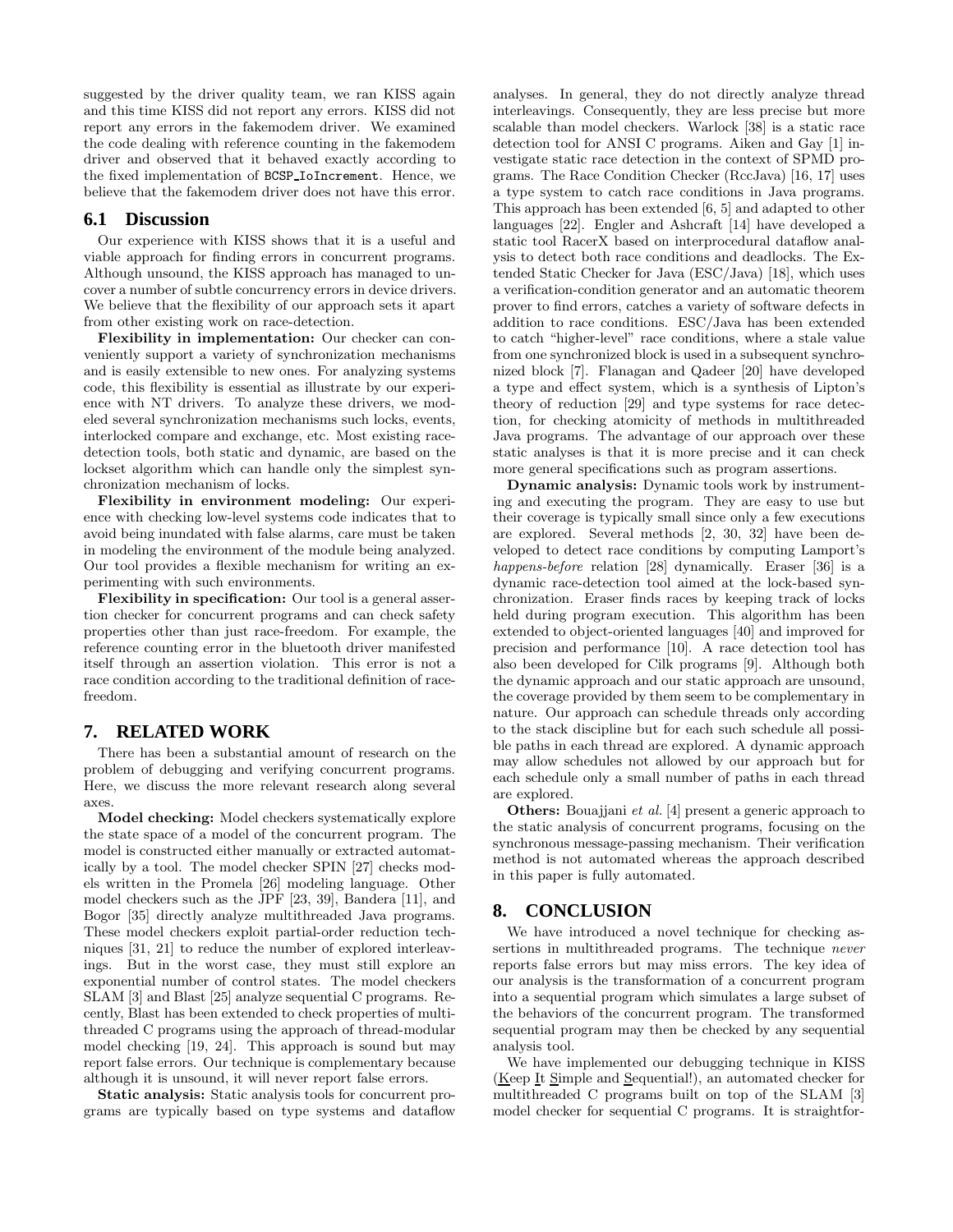ward to adapt our technique to other similar tools such as PREfix [8], MC [15], ESP [13], and Blast [25]. Thus, our technique is a general framework for checking safety properties of concurrent programs, that can leverage a variety of analysis techniques developed for sequential programs. We have applied KISS to the problem of detecting race conditions in Windows NT device drivers and obtained promising initial results. KISS has analyzed 18 drivers for a total of 70 KLOC and found 30 race conditions of which several have been determined to be bugs.

### **Acknowledgments**

We gratefully acknowledge the help of our colleagues, Tom Ball, Byron Cook, Jakob Lichtenberg, and Sriram Rajamani, for answering numerous questions about SLAM and for helping with the implementation of KISS. We also thank Trishul Chilimbi for suggesting the name KISS, and Andrew Appel, Jim Larus, Xinming Ou, Sriram Rajamani, and anonymous reviewers for their feedback on earlier drafts of this paper.

## **9. REFERENCES**

- [1] A. Aiken and D. Gay. Barrier inference. In Proceedings of the 25th ACM SIGPLAN-SIGACT Symposium on Principles of Programming Languages (POPL'98), pages 243–354. ACM Press, 1998.
- [2] Anne Dinning and Edith Schonberg. An empirical comparison of monitoring algorithms for access anomaly detection. In Proceedings of the Second ACM SIGPLAN Symposium on Principles and Practice of Parallel Programming (PPoPP), pages 1–10, 1990.
- [3] T. Ball and S. Rajamani. The SLAM project: debugging system software via static analysis. In Proceedings of the 29th ACM SIGPLAN-SIGACT Symposium on Principles of Programming Languages (POPL'02), pages 1–3. ACM Press, 2002.
- [4] A. Bouajjani, J. Esparza, and T. Touili. A generic approach to the static analysis of concurrent programs with procedures. In Proceedings of the 30th ACM SIGPLAN-SIGACT Symposium on Principles of Programming Languages (POPL'03), pages 62–73. ACM Press, 2003.
- [5] C. Boyapati, R. Lee, and M. Rinard. Ownership types for safe programming: preventing data races and deadlocks. In Proceedings of the 17th Annual Conference on Object-Oriented Programming Systems, Languages, and Applications (OOPSLA'02), pages 211–230. ACM Press, 2002.
- [6] C. Boyapati and M. Rinard. A parameterized type system for race-free Java programs. In Proceedings of the 16th Annual Conference on Object-Oriented Programming Systems, Languages, and Applications (OOPSLA'01), pages 56–69, Tampa Bay, FL, 2001.
- [7] M. Burrows and K. R. M. Leino. Finding stale-value errors in concurrent programs. Technical Note 2002-4, Compaq Systems Research Center, May 2002.
- [8] W. R. Bush, J. D. Pincus, and D. J. Sielaff. A static analyzer for finding dynamic programming errors. Software-Practice and Experience, 30(7):775–802, June 2000.
- [9] G.-I. Cheng, M. Feng, C. E. Leiserson, K. H. Randall, and A. F. Stark. Detecting data races in Cilk

programs that use locks. In Proceedings of the 10th annual ACM Symposium on Parallel Algorithms and Architectures, pages 298–309. ACM Press, 1998.

- [10] J.-D. Choi, K. Lee, A. Loginov, R. O'Callahan, V. Sarkar, and M. Sridharan. Efficient and precise datarace detection for multithreaded object-oriented programs. In Proceedings of the ACM SIGPLAN 2002 Conference on Programming Language Design and Implementation (PLDI'02), pages 258–269, June 2002.
- [11] J. Corbett, M. Dwyer, J. Hatcliff, S. Laubach, C. Păsăreanu, Robby, and H. Zheng. Bandera: extracting finite-state models from Java source code. In International Conference on Software Engineering, pages 439–448, 2000.
- [12] M. Das. Unification-based pointer analysis with directional assignments. In Proceedings of the ACM SIGPLAN 2000 Conference on Programming Language Design and Implementation (PLDI'00), pages 35–46. ACM Press, 2000.
- [13] M. Das, S. Lerner, and M. Seigle. ESP: Path-sensitive program verification in polynomial time. In Proceedings of the ACM SIGPLAN 2002 Conference on Programming Language Design and Implementation (PLDI'02), pages 57–69, 2002.
- [14] D. Engler and K. Ashcraft. RacerX: effective, static detection of race conditions and deadlocks. In Proceedings of the 19th ACM Symposium on Operating Systems Principles, pages 237–252. ACM Press, 2003.
- [15] D. Engler, B. Chelf, A. Chou, and S. Hallem. Checking system rules using system-specific, programmer-written compiler extensions. In Proceedings of the 4th Symposium on Operating Systems Design and Implementation (OSDI'00), pages 1–16. Usenix Association, 2000.
- [16] C. Flanagan and M. Abadi. Types for safe locking. In Proceedings of European Symposium on Programming, pages 91–108, March 1999.
- [17] C. Flanagan and S. Freund. Type-based race detection for Java. In Proceedings of the ACM SIGPLAN 2000 Conference on Programming Language Design and Implementation (PLDI'00), pages 219–232, 2000.
- [18] C. Flanagan, K. R. M. Leino, M. Lillibridge, G. Nelson, J. B. Saxe, and R. Stata. Extended static checking for Java. In Proceedings of the ACM SIGPLAN 2002 Conference on Programming Language Design and Implementation (PLDI'02), pages 234–245. ACM Press, 2002.
- [19] C. Flanagan and S. Qadeer. Thread-modular model checking. In Proceedings of the SPIN Workshop on Software Verification, pages 213–224, 2003.
- [20] C. Flanagan and S. Qadeer. A type and effect system for atomicity. In Proceedings of the ACM SIGPLAN 2003 Conference on Programming Language Design and Implementation (PLDI'03), pages 338–349, 2003.
- [21] P. Godefroid. Partial-Order Methods for the Verification of Concurrent Systems: An Approach to the State-Explosion Problem. Lecture Notes in Computer Science 1032. Springer-Verlag, 1996.
- [22] D. Grossman. Type-safe multithreading in Cyclone. In Proceedings of the 2003 ACM SIGPLAN International Workshop on Types in Language Design and Implementation, pages 13–25. ACM Press, 2003.